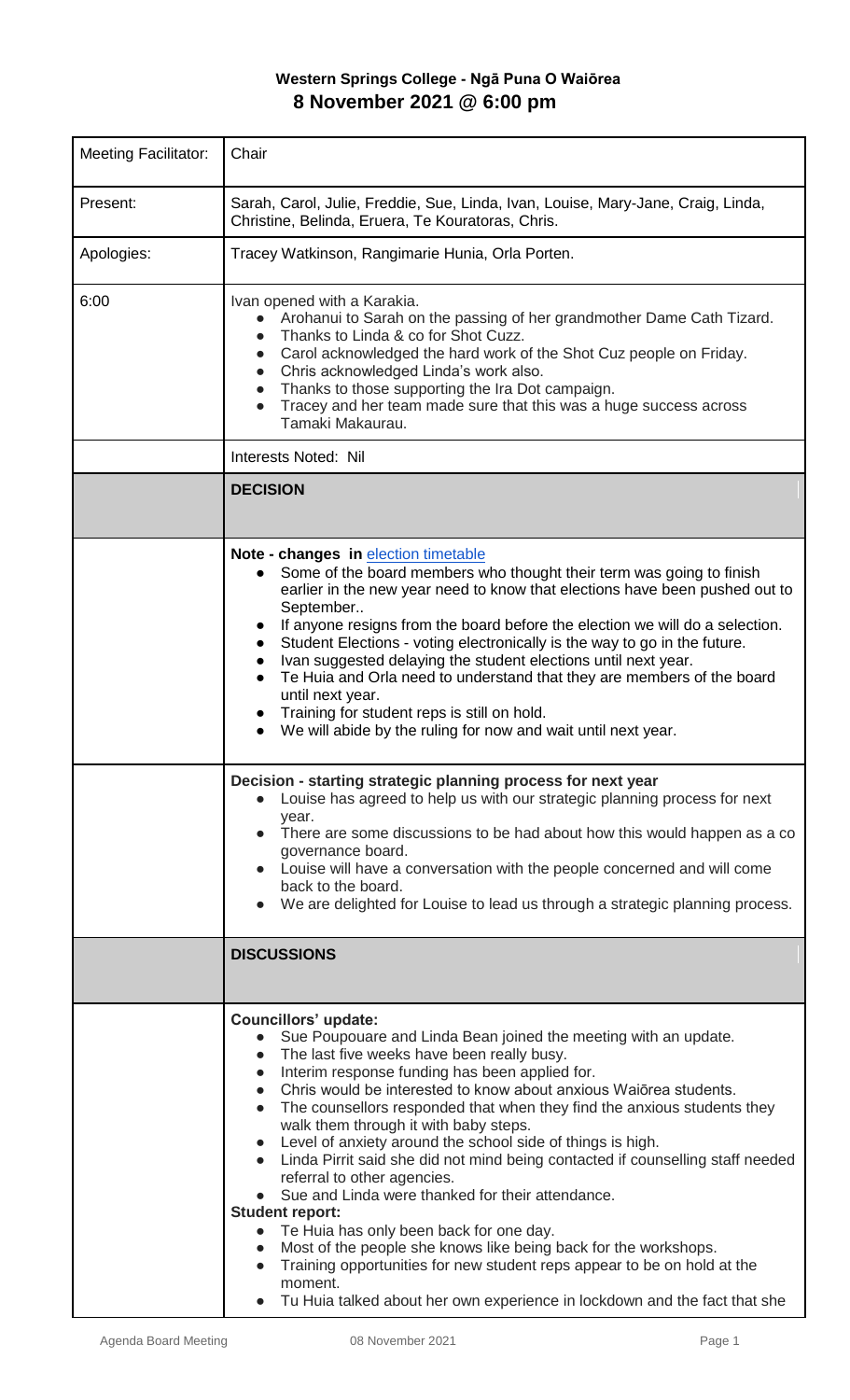| was living in a house with unvaccinated family members.                                                                                                           |
|-------------------------------------------------------------------------------------------------------------------------------------------------------------------|
| <b>Tumuaki Report:</b><br>Chris verbally gave his report.<br>$\bullet$                                                                                            |
| 50% of Waiōrea students are engaging in attending regularly, 20%<br>$\bullet$                                                                                     |
| sporadically.                                                                                                                                                     |
| Many students have worked through lockdown.<br>$\bullet$                                                                                                          |
| There is lots of anxiety.<br>$\bullet$                                                                                                                            |
| Targeted workshops for Year 13s were successful at the beginning of the<br>$\bullet$                                                                              |
| week.<br>Waiōrea has been providing kai in the afternoon.<br>$\bullet$                                                                                            |
| Onsite and offsite learning have removed barriers.<br>$\bullet$                                                                                                   |
| Huge acknowledgement for those involved in the Ira Dot vaccination event.<br>$\bullet$                                                                            |
| Payment for kai is coming from a fundraiser held earlier in the year.<br>$\bullet$                                                                                |
| Linda will drop some countdown vouchers at the school tomorrow. And there<br>$\bullet$                                                                            |
| are kai packs at TAPAC.                                                                                                                                           |
| Freddie pointed out that we need to be aware of the work the teachers are<br>$\bullet$                                                                            |
| doing. They are going above and beyond. The workload has not decreased.<br>This comment is from staff feedback.<br>$\bullet$                                      |
| It is frustrating to teach with a mask and glasses on.<br>$\bullet$                                                                                               |
| Carol acknowledged Freddie's comment about the staff.<br>$\bullet$                                                                                                |
| Our teachers and staff are also family members and this needs<br>$\bullet$                                                                                        |
| acknowledging.                                                                                                                                                    |
| We genuinely appreciate the effort they are putting in.                                                                                                           |
| Action: The board to send a message to the staff.                                                                                                                 |
| Principal's Report<br>Ivan talked about his role in sending updates to our community and he has<br>$\bullet$                                                      |
| kept these upbeat.                                                                                                                                                |
| Qualifications and NCEA are some of the things parents are most anxious<br>$\bullet$                                                                              |
| about.                                                                                                                                                            |
| We are doing really well with Learning recognition credits<br>$\bullet$                                                                                           |
| Compulsory vaccination 186 staff double vaccination.<br>$\bullet$<br>3 staff members that are not vaccinated have been contacted.                                 |
| $\bullet$<br>One staff member will not get vaccinated and if prepared to leave.<br>$\bullet$                                                                      |
| Second person has had one vaccination and is unwell today.                                                                                                        |
| Third person will not get vaccinated and is seeking exemption.                                                                                                    |
| Systems for recording vaccinations and covid testing have been created by                                                                                         |
| ourselves.                                                                                                                                                        |
| The Ministry has provided good vaccination mandates.<br>$\bullet$                                                                                                 |
| Junior years will come back at some point.<br>The sub committee will need to meet again to discuss this.<br>$\bullet$                                             |
| <b>Resolution:</b>                                                                                                                                                |
| Ivan Moved that this board return the mandate to the sub committee to plan                                                                                        |
| for the return of Years 9 and 10. Ivan./Carol passed.(passed by consensus)                                                                                        |
| Louise may have a clash so could we find another person who could help on<br>$\bullet$                                                                            |
| this committee. Sarah will do this.<br>Potentially do this meeting on Thursday evening. Pencil in Thursday                                                        |
| $\bullet$<br>evening.                                                                                                                                             |
| Ivan in his update tomorrow to say, should the government make an<br>$\bullet$                                                                                    |
| announcement on Wednesday, the board will meet on the Thursday and let                                                                                            |
| the community know on Friday.                                                                                                                                     |
| Exams will not be done in the Hall but will be in the new large Gym.<br>$\bullet$                                                                                 |
| There are also other spaces allocated.<br>An email will be sent out to students.                                                                                  |
|                                                                                                                                                                   |
| <b>Draft Annual Plan</b>                                                                                                                                          |
| Ivan tabled his overview<br>$\bullet$                                                                                                                             |
| At this point in time there are 6 foci.<br>$\bullet$<br>We could have a curriculum focus underneath focus 2                                                       |
| $\bullet$<br>Ivan is happy for feedback.<br>$\bullet$                                                                                                             |
| Freddie mentioned focus number 3, professional development and there<br>$\bullet$                                                                                 |
| could be another focus here that would be pedagogy and curriculum. She                                                                                            |
| quite likes the differentiation between staff professional development in                                                                                         |
| pedagogy in the curriculum.                                                                                                                                       |
| In regard to NCEA standards review, consultation will need to drive this.<br>$\bullet$<br>Chris noted that this has been discussed at senior management level and |
| $\bullet$<br>will need to be worked through for Waiorea students.                                                                                                 |
| Ivan is encouraged to look at how other schools' journeys have been.<br>$\bullet$                                                                                 |
|                                                                                                                                                                   |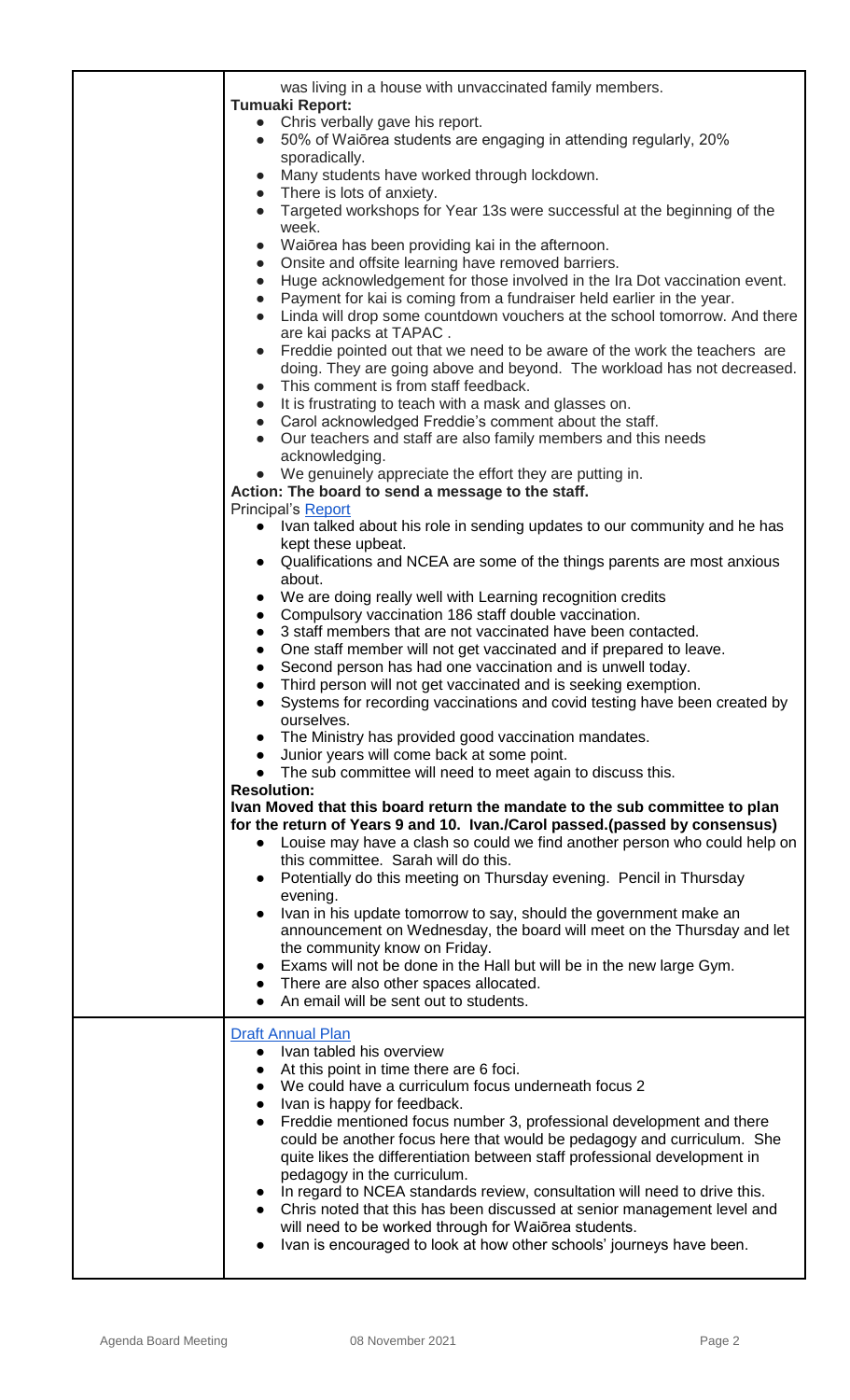| <b>Financial Update</b><br>Sailesh has reported we have a large operating surplus.<br>Budget planning for 2022 sees the need to be setting aside some<br>depreciation funds.<br>With the transition into a BYOD school and the development of digital<br>fluency and competency, demands on photocopies, text books and<br>consumables has declined.<br>There is however, an increasing realisation of the costs of running a new<br>school.<br>Chris signalled he has an issue with auditors and fundraising money. Using<br>the current system and putting fundraising into the school account, it should<br>go into the Marae account at Waiorea. This needs looking at.<br>Carol noted that this question could be raised in conjunction with the SAF<br>$\bullet$<br>project.<br>In the FISH handbook any locally raised funds become publicly accountable.<br>$\bullet$<br>Chris said there seems to be a dis-trust of where the money is going to.<br>$\bullet$<br>$\bullet$ There is a missing link.<br>Chris referred to December last year when two pressie cards were<br>$\bullet$<br>purchased and he faced questions from the Auditors. He was faced in<br>lockdown to find the missing information and this had already been given to<br>the Finance department.<br>• Carol thinks the SAF project should be used to iron out the issues.<br>Chris argued that the people who have raised this money say where they<br>$\bullet$<br>want their money spent. This money needs to go into the Marae account.<br>This sounds like a piece of work that needs to be done.<br>Action: Ivan to talk with Sailesh about how our current policies and<br>procedures relate to this and provide some guidance to Chris to what our<br>policies say at the moment. If they are not fit for purpose these need to be<br>updated.<br>Chris wants to revert back to the old way of operating. He does not want to<br>have to go back 10 months to figure out where the money has gone.<br>Our policies and procedures need to be revised so Carol will find out what<br>$\bullet$<br>the process is with this.<br>Chris pointed out the way PAG money is treated and why can't Marae<br>money be treated the same way?<br>Resolution: Carol will follow up with Roshyn at the Ministry and say that this<br>needs to be included in the scope of the policy review to ensure that there is<br>equity between the way the PAG funds are treated and the way that the Marae<br>funds are treated. (Carol Gunn/Ivan Davis - passed by consensus) |
|------------------------------------------------------------------------------------------------------------------------------------------------------------------------------------------------------------------------------------------------------------------------------------------------------------------------------------------------------------------------------------------------------------------------------------------------------------------------------------------------------------------------------------------------------------------------------------------------------------------------------------------------------------------------------------------------------------------------------------------------------------------------------------------------------------------------------------------------------------------------------------------------------------------------------------------------------------------------------------------------------------------------------------------------------------------------------------------------------------------------------------------------------------------------------------------------------------------------------------------------------------------------------------------------------------------------------------------------------------------------------------------------------------------------------------------------------------------------------------------------------------------------------------------------------------------------------------------------------------------------------------------------------------------------------------------------------------------------------------------------------------------------------------------------------------------------------------------------------------------------------------------------------------------------------------------------------------------------------------------------------------------------------------------------------------------------------------------------------------------------------------------------------------------------------------------------------------------------------------------------------------------------------------------------------------------------------------------------------------------------------------------------------------------------------------------------------------------------------------------------------------------------------------------------|
| <b>Student Achievement - Seniors</b><br>There are students that are not engaging.<br>Our focus is on the students who are focussing. We do try however, to<br>engage the other students but some have moved on.<br>• There are small numbers of students we are working very hard with.<br>• Pasifka students are looking good.<br><b>School environment</b><br>• We are clear what the requirements are.<br>Matters arising from previous board board: Nil<br><b>Resolution:</b><br>That the 21 October extraordinary meeting minutes and all verbal and<br>written reports and correspondence be accepted. Passed by<br>consensus.                                                                                                                                                                                                                                                                                                                                                                                                                                                                                                                                                                                                                                                                                                                                                                                                                                                                                                                                                                                                                                                                                                                                                                                                                                                                                                                                                                                                                                                                                                                                                                                                                                                                                                                                                                                                                                                                                                           |
|                                                                                                                                                                                                                                                                                                                                                                                                                                                                                                                                                                                                                                                                                                                                                                                                                                                                                                                                                                                                                                                                                                                                                                                                                                                                                                                                                                                                                                                                                                                                                                                                                                                                                                                                                                                                                                                                                                                                                                                                                                                                                                                                                                                                                                                                                                                                                                                                                                                                                                                                                |
| <b>H&amp;S</b><br><b>Correspondence</b>                                                                                                                                                                                                                                                                                                                                                                                                                                                                                                                                                                                                                                                                                                                                                                                                                                                                                                                                                                                                                                                                                                                                                                                                                                                                                                                                                                                                                                                                                                                                                                                                                                                                                                                                                                                                                                                                                                                                                                                                                                                                                                                                                                                                                                                                                                                                                                                                                                                                                                        |
| Ivan closed with a karakia                                                                                                                                                                                                                                                                                                                                                                                                                                                                                                                                                                                                                                                                                                                                                                                                                                                                                                                                                                                                                                                                                                                                                                                                                                                                                                                                                                                                                                                                                                                                                                                                                                                                                                                                                                                                                                                                                                                                                                                                                                                                                                                                                                                                                                                                                                                                                                                                                                                                                                                     |
| <b>Meeting Close 9.10pm</b>                                                                                                                                                                                                                                                                                                                                                                                                                                                                                                                                                                                                                                                                                                                                                                                                                                                                                                                                                                                                                                                                                                                                                                                                                                                                                                                                                                                                                                                                                                                                                                                                                                                                                                                                                                                                                                                                                                                                                                                                                                                                                                                                                                                                                                                                                                                                                                                                                                                                                                                    |